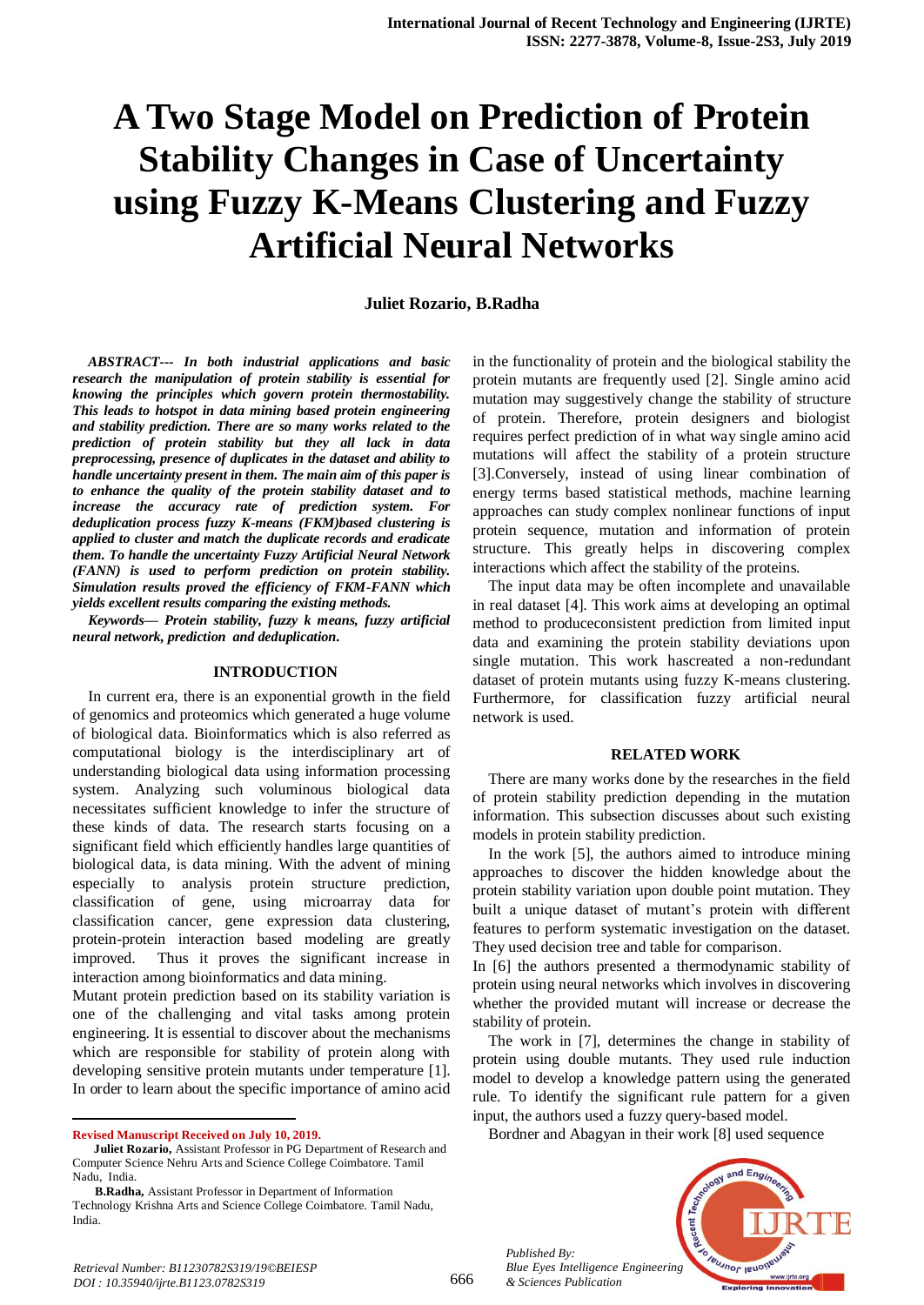# **A TWO STAGE MODEL ON PREDICTION OF PROTEIN STABILITY CHANGES IN CASE OF UNCERTAINTY USING FUZZY K-MEANS CLUSTERING AND FUZZY ARTIFICIAL NEURAL NETWORKS**

information to forecast the energy change using empirical study. But structural information produces lessaccuracy comparing this approach.

Frenz [9]in their work discovered dissimilarity scores using sequence information about position of nutation. The protein stability in Staphylococcal is predicted in this process with nuclease at 20 different residue positions.

Casadio et al [10] developed radial bases function to forecast variation of energy due to mutation. They stated that local interactions among amino acid formation is considered as an important factor for energy prediction.

In paper [11] described about a meta searching technique which predicts the protein stability based on mutation of amino acids. It uses 8 different existing classification tools to perform a consistent desision making. It also proved the overall improvement in prediction process.

In [12] authorsproposed a new gaussian method which predicts protein stability variation with single and double mutations. This approach is simulated with high volume of molecular data. In this work Bayesian network which produces prediction process with combined data.

In [13] a mutagenesis with computational intelligence is developed based on statistical and knowledge-oriented systems. If a single amino acid is replaced during a mutation in protein, the approach generates an optimal regularized situation during every remainder position. The protein structure and its functionalities can be well defined using accurate model for prediction.

Partiality in forecasting free energy changes depending on point mutation is focused in the work [14]. They performed dataset construction with equal proportion of stabilizing as well as destabilizing mutation with the corresponding structure of wild protein and mutant protein. They used fifteen different measures of ∆∆G predictors are used.

# **PROBLEM DEFINITION & RESULTS**

- In S1615 dataset there is the existence of the redundant records
- Data preprocessing on the existing data set is lacked
- Presence of redundant data may disable the ability of precise development of perdition of mutant stability
- Accurate classification of the mutant stability in case of uncertainty is highly leads to false alarm

**Methodology for predicting Protein Stability using Fuzzy K-means based Deduplication and fuzzy neural network based Protein stability prediction**



**Figure 1:Framework of the proposed Method**

The proposed method handles two factors in case of the predicting the mutation stability they are applying DeDuplicaiton to eliminate the redundant records and developing the prediction model to determine the mutation stability.It performs data cleaning process by detecting and removing duplicate entries in the dataset. The data deduplication process is applied to clean the dataset for identifying and removing the duplicated records. Presence of duplicate datasets affects the memory space of the data warehouse and increases the complexity in extraction of hidden knowledge using mining approaches. In this work deduplication is done chiefly discover and eliminate the duplicate records in database. Thus, it improves the quality and the performance of the database. The proposed deduplication model determines both partial and fully duplicated instances in the protein database. The steps involved in deduplication are transformation, clustering of similar instance's and determining matching among them. Fuzzy artificial neural network is used for determining the stability change in advance. Figure 1 illustrates the overall framework of the proposed methodology.

# *Dataset Description of S1615 Dataset*

- This research work used the dataset of Capriotti et al. [15] whose name is S1615 dataset
- S1615 is collected from ProTherm [1] repository of mutant and proteins.
- S1615 dataset comprised of 1615 single site mutations received from 42 various proteins.
- In this dataset, each mutation is composed of six attributes they are PDB code, mutation, solvent accessibility, pH value, temperature, and energy change (ΔΔG).
- If the value of  $\Delta\Delta G$  energy is changed positive then there is a increase in the stability by the protein and that instance is classified as positive
- If the value of  $\Delta\Delta G$  energy is negative, then mutation is destabilizing and is classified as a negative instance.

# *Datacleaning*

**This process involves in discovering and cleaning the inappropriate records from a set of instances or S1615 database. Cleaning process involves in modification, deletion or replacing the values of data with relevant information of S1615 database. In this paper, the cleaning process removes the duplicate records from the database, so that memory space can be utilized in an optimal way. Duplication occurs when storing a specific record more than one time which cannot contribute more in protein stability prediction. Because the redundancy of records may lead to incorrect results which results in wrong conclusion and thus the completed process will suffer under poor detection rate. Thus, this work concentrates on removal of duplicates in S1615 dataset. To perform deduplication this proposed** 

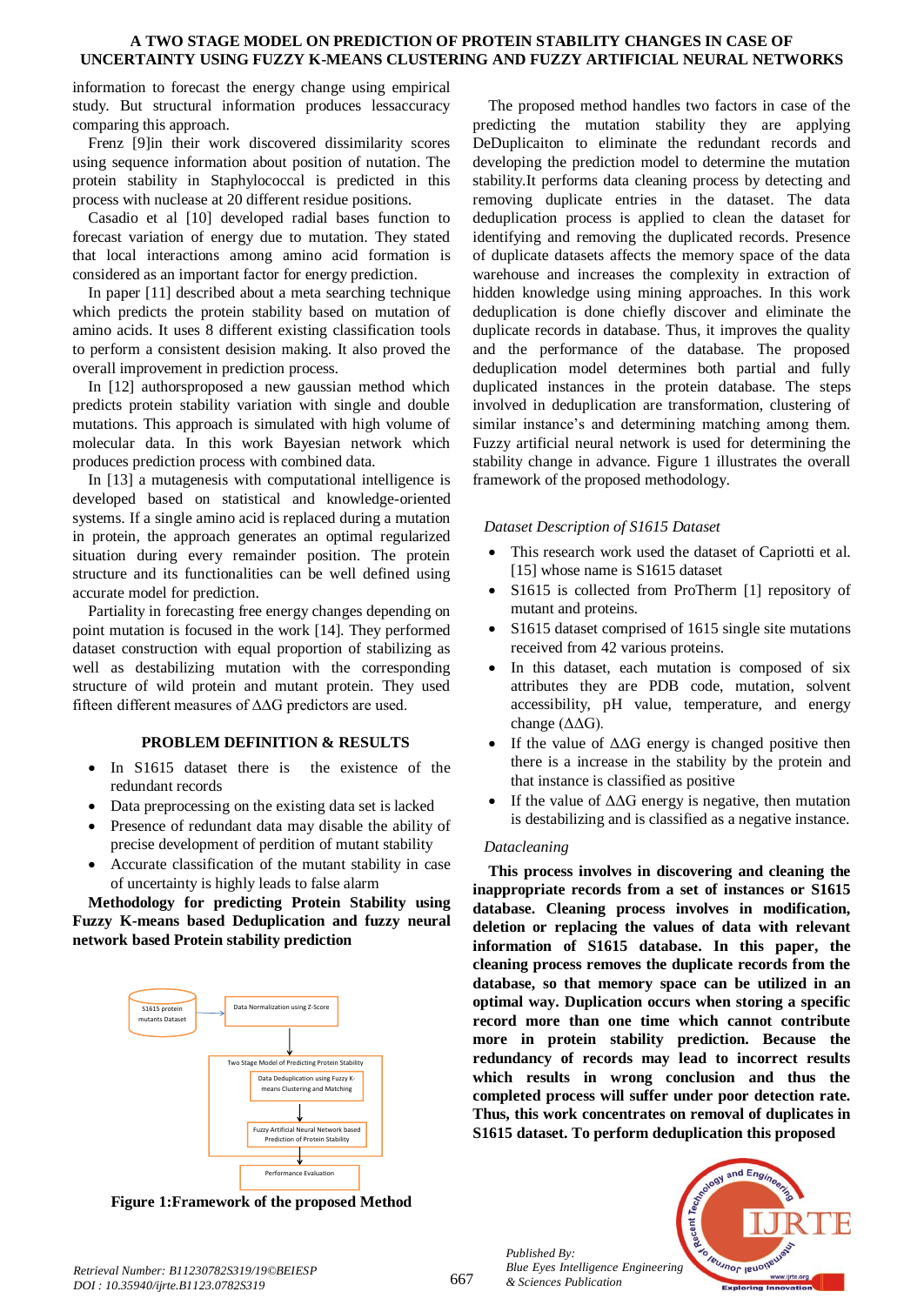**work uses fuzzy K-means based clustering to discover the same instances and matching is performed for determining and eliminating such duplicate records in the database under consideration.**

#### *Data Preprocessing*

The input dataset has to be converted to the suitable format for prediction process. So this work performs normalization on the dataset referred as scaling method in preprocessing phase [1]. In this the original value of each record is converted to a specific range of values i.e 0 to 1. It can be cooperative for forecasting high presistence [2]. In this work, z-score normalization is applied for data normalization.

$$
v_i' = \frac{v_i - \bar{E}}{std(E)}
$$

Where,

 $v_i'$  refers to Z-score normalized values,  $v_i$  is value of the record E of ith attrintue

std (E) = 
$$
\sqrt{\frac{1}{(n-1)}\sum_{i=1}^{n} (V_i - \bar{E})^2}
$$

Mean value is computed as  $\bar{E} = \frac{1}{n}$  $\frac{1}{n}\sum_{i=1}^{n}$ 

# *Deduplication using Fuzzy K-means Clustering*

Fuzzy k-means (FKM) [21] is a kind of clustering approach which permits a single instance of database to belong more than one clusters. This method is widely used in recognition of patterns. This work relies on minimization of the objective function of each instance which is denotes as follows:

$$
\mathcal{J}_m = \sum_{i=1}^N \sum_{j=1}^C u_{ij}^m \left\| x_i - c_j \right\|^2
$$
\n
$$
\left\| x_i - c_j \right\|^2
$$
\n
$$
\left\| x_i - c_j \right\|^2
$$
\n
$$
\left\| x_i - c_j \right\|^2
$$

where *m* holds the value greater than 1,  $, u_{ij}$  is the membership degree of  $x_i$  in the *jth cluster*,  $x_i$  is the i<sup>th</sup> dfeature dataset,  $c_j$  is the cluster center and  $\|\cdot\|$  is the similarity measure between the instance and its corresponding cluster center. Partitioning through fuzzy is done in an iterative process and the objective function with the update cluster center  $c_j$  and membership degree  $u_{ij}$  is as below:

$$
u_{ij} = \frac{1}{\sum_{k=1}^{C} \left( \frac{||x_i - c_j||}{||x_i - c_k||} \right)^{\frac{2}{m-1}}} \qquad c_j = \frac{\sum_{i=1}^{N} u_{ij}^m \cdot x_i}{\sum_{i=1}^{N} u_{ij}^m}
$$

The iteration will be terminated when it reaches

 $\max\nolimits_{\boldsymbol{y}}\left\{\left|\boldsymbol{\mu}^{\left(k+1\right)}_{\boldsymbol{y}}-\boldsymbol{\mu}^{\left(k\right)}_{\boldsymbol{y}}\right|\right\}<\varepsilon$ 

where  $\in$  refers t criteria for termination whose value lies between 0 and 1, the k refers to iteration steps. This procedure convergance to local optima of *Jm*.

The procedurefor fuzzy K-means based Deduplication 1. Set U=[ $u_{ii}$ ] matrix,  $U^{(0)}$ 

- 
- 2. On  $k^{th}$ step: compute the center vectors  $C^{(k)}=[c_j]$  with  $U^{(k)}$

$$
c_j = \frac{\sum_{i=1}^N u_{ij}^m \cdot x_i}{\sum_{i=1}^N u_{ij}^m}
$$

3. Update the value of 
$$
U^{(k)}
$$
,  $U^{(k+1)}$ 

$$
y = \frac{1}{\sum_{k=1}^{C} \left( \frac{\left\| x_i - c_j \right\|}{\left\| x_i - c_k \right\|} \right)^{\frac{2}{m-1}}}
$$

4. If  $||U^{(k+1)} - U^{(k)}|| < \epsilon^{\epsilon}$  then HALT; else return to step 2

After converting input data into normalized form using Zscore normalization, then fuzzy K-means is applied. The similar instances are stored in same clusters and dissimilar instances forms new clusters. Likewise, records which have similar matching score are stored in same cluster. Thus, the clustering process, decreases the amount of comparisons and improves the system performance.

#### *Record Matching*

ź.

After transforming the datasets to membership values, next divide and conquer method is applied on each row of the specific cluster. This method partitions the values iteratively into small portions and endures its process until it reaches certain size. Finally, it compares the single attribute value of each record with other records. If matching is found on their entire attribute values then the percentage of duplication is computed. When the duplication percentage crosses the predefined value of threshold, the method shows those records have different value and that can be considered as a unique record which involves in prediction process. If the difference is less then it is considered as duplicate record and it is eliminated from the database as a process of deduplication.

*Fuzzy Artificial Neural Network based Protein Stability Prediction*

**Based on the neural network devised by** described by Ishibushi et. al.[19] , the fuzzy artificial neural network was designed. This type of network learns from the if-then based fuzzy rules. The network can be configured using  $\alpha$ -cuts of the membership values used for defining low, medium and high. Precisely,  $\alpha$ -cuts of the fuzzy numbers are signified by interlude vectors [20]. That is, an  $\alpha$ -cut of fuzzy input vector is signified by the interval vector  $X_p = (X_{p1}, X_{p2}, ..., X_{pn})^T$ where  $X_{pi} = [x_{pi}^L, x_{pi}^U]$ (1)

Which indicate the intervals lower and upper limits of each attribute in protein mutation dataset. To handle the interval values of both input and output vectors the neuronal functionalities are altered. The weights involved in data



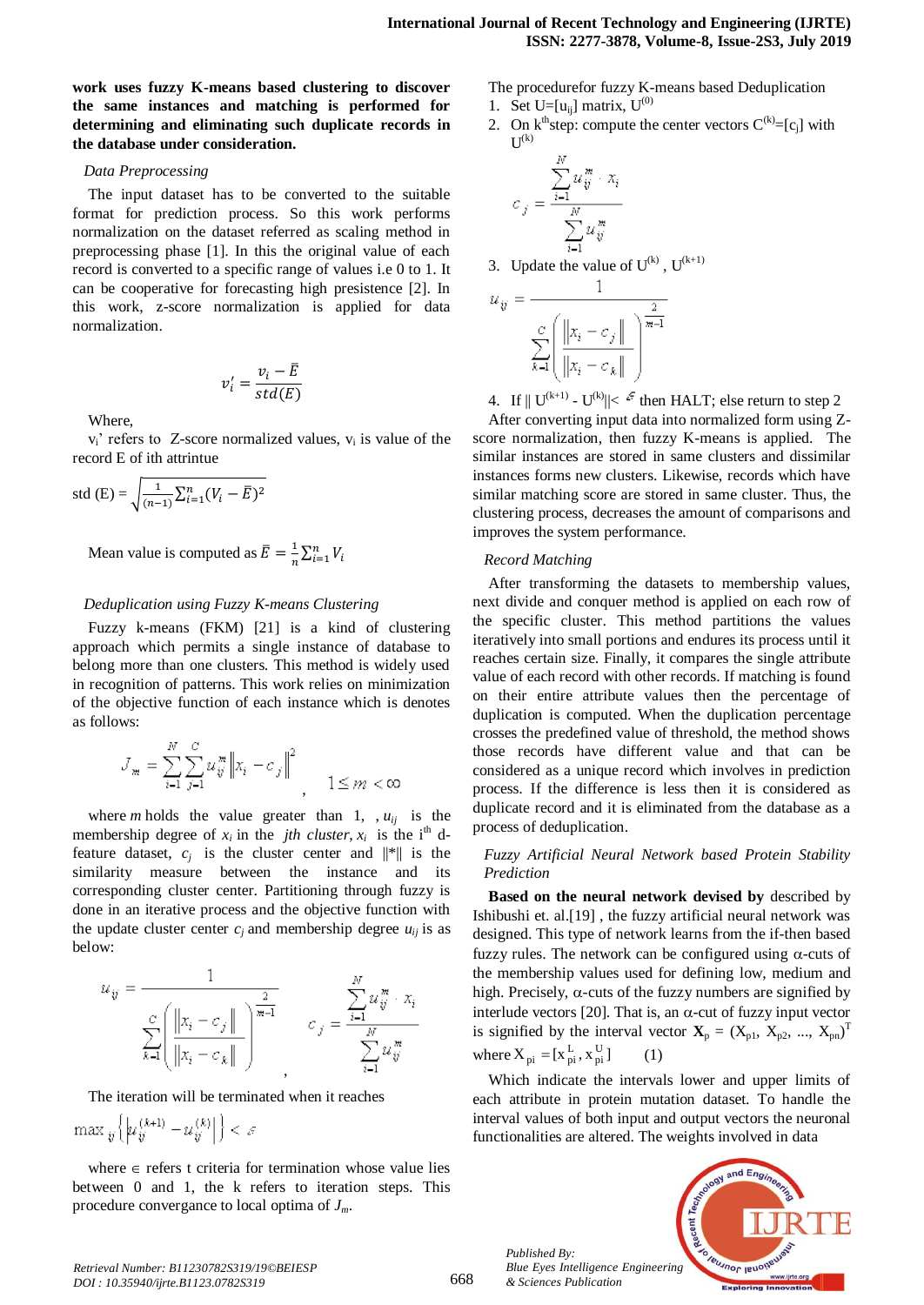#### **A TWO STAGE MODEL ON PREDICTION OF PROTEIN STABILITY CHANGES IN CASE OF UNCERTAINTY USING FUZZY K-MEANS CLUSTERING AND FUZZY ARTIFICIAL NEURAL NETWORKS**

transfer with inner layers are summarized and calculated as follows:

$$
Net_{pj}^{L} = \sum_{\substack{i \\ w_{ji} \ge 0}} w_{ji} o_{pi}^{L} + \sum_{\substack{i \\ w_{ji} < 0}} w_{ji} o_{pi}^{U} + \theta_{j} \tag{2}
$$

and

$$
Net_{pj}^U = \mathop{\textstyle \sum}_{\substack{i \\ w_{ji} \geq 0}} w_{ji}o_{pi}^U + \mathop{\textstyle \sum}_{\substack{i \\ w_{ji} < 0}} w_{ji}o_{pi}^L + \theta_j\ \, . \eqno(3)
$$

As described in lefeld [3] the computation is consistent with interval-based multiplication process. The output of the network is represented as follows:

$$
\begin{aligned} \n\mathbf{o}_{\text{pj}} &= [\mathbf{o}_{\text{pj}}^{\text{L}}, \mathbf{o}_{\text{pj}}^{\text{U}}] \\ \n&= [f(\text{Net}_{\text{pj}}^{\text{L}}), \ f(\text{Net}_{\text{pj}}^{\text{U}})] \n\end{aligned} \tag{4}
$$

#### *Derivation of the Learning Rule*

The fuzzy neural network learning rule is also modified, which is briefly described as backpropagation feed forward generalized delta rule which updates any weights involved in prediction or classification process as follows:

$$
\Delta w_{ji}(t+1) = \eta(-\frac{\partial E_p}{\partial w_{ji}}) + \alpha \Delta w_{ji}(t). \tag{5}
$$

The error is calculated as the varianceamong the target output, **t**p, and the actual output, **o**p:

$$
E_p = \max{\frac{1}{2}(t_{pj} - o_{pj})^2, o_{pj} \in \mathbf{o}_p},
$$
 (6)

where

$$
(\mathbf{t}_{\mathbf{p}j} - \mathbf{o}_{\mathbf{p}j}) = \begin{cases} (\mathbf{t}_{\mathbf{p}j} - \mathbf{o}_{\mathbf{p}j}^{\mathbf{L}}), & \text{if } \mathbf{t}_{\mathbf{p}} = 1, \text{ and} \\ (\mathbf{t}_{\mathbf{p}j} - \mathbf{o}_{\mathbf{p}j}^{\mathbf{U}}), & \text{if } \mathbf{t}_{\mathbf{p}} = 0. \end{cases}
$$
 (7)

The output layer units, calculates  $\partial E_p / \partial w_{ji}$ , which is straightforward, and can be believed of as constructed on the value of target output and weight.

This Fuzzy-ANN forecasts the class based on the sign of  $\Delta\Delta G$  recognizes the path of the stability change.

- $\triangleright$  The sign is more revealing than the  $|\Delta\Delta G|$
- o If  $\Delta\Delta G < 0$  then the mutation increases the stability of protein
- $\circ$  If  $\Delta\Delta G > 0$  then the mutation decreases the stability of protein

# *Experimental Result*

This section discusses about the simulation result using the proposed model FCM-FANN for protein stability prediction on the protein sequence dataset. The findings from the simulation are depicted in several tables and plots. The performance of the proposed FCM-FANN is compared with that of an ANN, RBF and Naïve Bayes by evaluating numerical computations. All simulations were conducted in Matlab R2010b environment running on a PC with a 2.5 GHz Core™ i5 CPU and 6 GB RAM.

Performance metric

Mean Absolute Error = 
$$
\frac{1}{n} \sum_{i=1}^{n} |y_i - \overline{y}_i|
$$
  
Root Mean Square Error = 
$$
\frac{1}{n} \sqrt{\sum_{i=1}^{n} (y_i - \overline{y}_i)^2}
$$

**Table 1: Performance comparison Before and After Deduplication using k-means, DBSCAN and Fuzzy K-**

| means                                  |                               |                                                   |  |  |
|----------------------------------------|-------------------------------|---------------------------------------------------|--|--|
| S1615 Dataset                          | Total no of Records $= 1505$  |                                                   |  |  |
| <b>Clustering</b><br><b>Techniques</b> | After<br><b>Deduplication</b> | Number of<br><b>Duplicate Records</b><br>detected |  |  |
| K-means                                | 1472                          | 33                                                |  |  |
| <b>DBSCAN</b>                          | 1424                          | 81                                                |  |  |
| <b>Fuzzy K-means</b>                   | 1350                          | 155                                               |  |  |



**Figure 2 a) After Deduplication b) Detection of duplicate records**

From the table 1 and the figure 2 a) and b) depicts the simulation outcome of deduplication process in protein stability prediction dataset. From the result it is observed that fuzzy K-means reduces the duplication among records by applying degree of membership towards the deduplicated records and they are eliminated by keeping the single copy of it. Thus the number of records for furthering processing is also considerably reduced with unique instances of protein. Whereas the other two existing methods k-means and DBSCAN fails to achieve better results because they don't have ability to handle the uncertain or vague dataset.

**Table 2: Performance Comparison of Three different prediction methods**

| ргсансион ністіош |               |            |       |
|-------------------|---------------|------------|-------|
|                   |               | ANN-       | Fuzzy |
| <b>Measures</b>   | <b>ANN-BP</b> | <b>RBF</b> | ANN   |
| Correctly         | 82.5249 %     | 74.81      | 92.35 |
| classified        |               | 73%        | 88%   |
| Incorrectly       | 17.4751 %     | 25.18      | 7.641 |
| classified        |               | 27%        | 2%    |
| Mean              | 0.1811        | 0.308      | 0.003 |
| absolute error    |               |            | 2     |
| Root<br>mean      | 0.3876        | .4082      | 0.004 |
| squared error     |               |            |       |



*Published By:*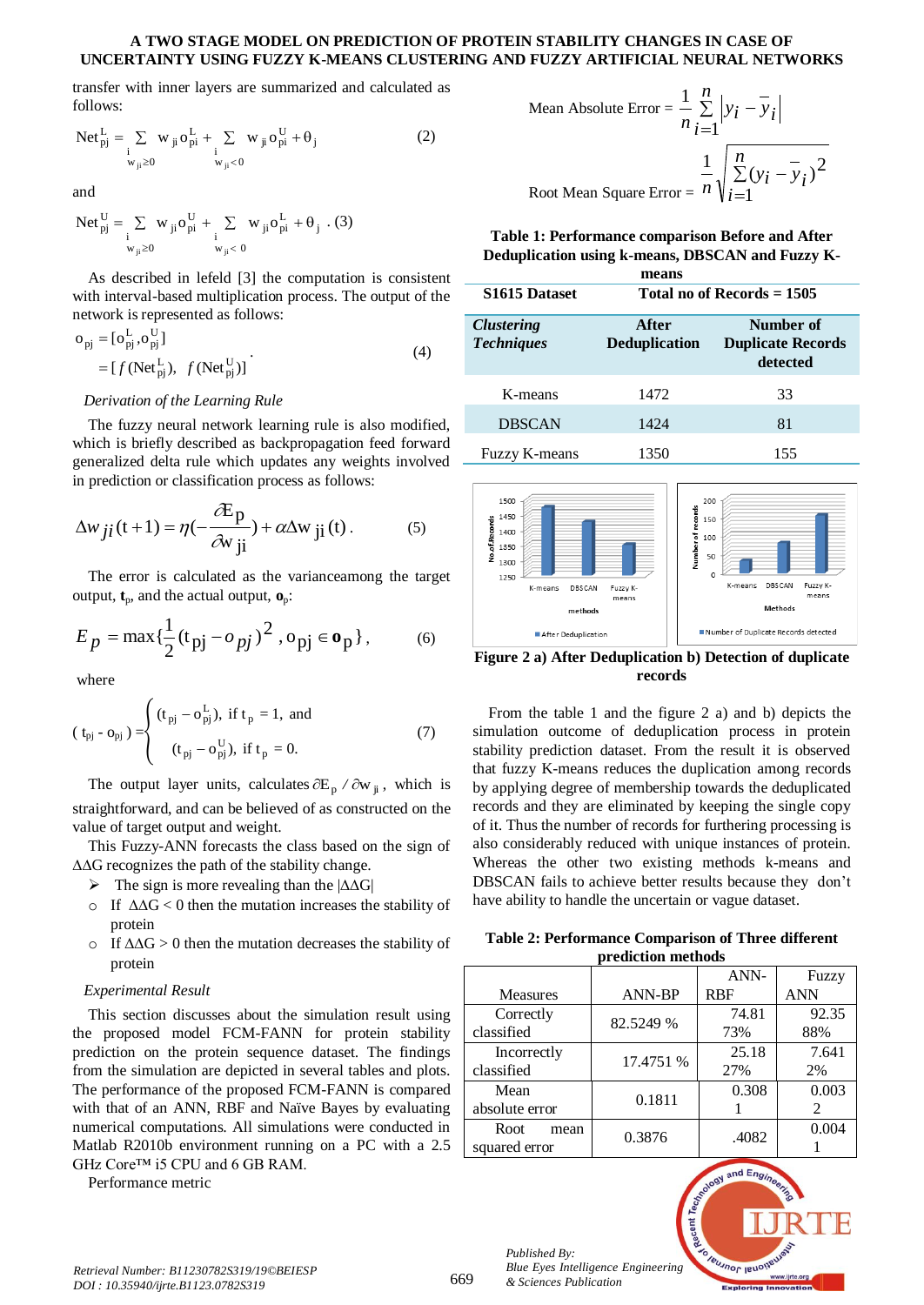

**Figure 3 Performance Comparison based on correctly and incorrectly classified instances of predict the protein stability**



**Figure 4 Performance Comparison based on Mean absolute Error and Root mean Squared Error to predict the protein stability**

The table 2 and the figures 3 and 4 show the performance comparison of three different variants of artificial neural network. The simulation result shows that the performance of the fuzzy artificial neural network (FANN) performs better than the other two approaches because of its efficiency to represent the instances in terms of degree of membership and enhances the efficiency of standard neural network prediction ability.

**Table 3 : Confusion Matrix for Artificial Neural Network-BP**

| $a=IS$ | $b = DS$ |          |
|--------|----------|----------|
| 962    | 136      | $a = IS$ |
| 1つワ    |          | $b = DS$ |

The table 3displays the confusion matrix of the artificial neural network which shows the correctly classified instances as increased stability and decreased stability with the factor  $\Delta\Delta G$ . The total correctly predicted instances are 1098

**Table 4 : Confusion Matrix for ANN-RBF**

| $a=IS$ | $b = DS$ |          |
|--------|----------|----------|
| 869    | 229      | $a = IS$ |
| 150    | 257      | $b = DS$ |

The table 4 shows the confusion matrix of the artificial neural network using radial basis function which shows the correctly classified instances as increased stability and decreased stability with the factor  $\Delta\Delta G$ . The total correctly predicted instances are 1126

Table 5: Confusion Matrix for FUZZY-ANN  $\overline{L}$  DC

| a=1S | $D = DS$ |          |
|------|----------|----------|
| 995  | 229      | $a = IS$ |
| 150  | 395      | $b = DS$ |

The table shows the confusion matrix of the Fuzzy ANN which shows the correctly classified instances as increased stability and decreased stability with the factor  $\Delta\Delta G$ . The total correctly predicted instances are 1390. While comparing the other two methods the proposed fuzzy ANN with the deduplication using fuzzy k-means performs achieves better result

# *Findings*

- $\triangleright$  Predicting the stability of protein is an important contribution to the filed of molecular biology and biochemistry
- $\triangleright$  In protein engineering forecasting the change of stability in protein mutants is an toughest and important task.
- $\triangleright$  It is essential to understand the mechanisms which are involved in stability of proteins and designing temperature subtle protein mutant.
- > This research work intended to designefficientlyapproach for examining the protein stability variations upon single mutation using data DeDuplicaiton done by fuzzy k-means clustering and prediction model developed using fuzzy Artificial neural network

# **CONCLUSION**

This papercontributed a fuzzy based artificial neural computing approach for predicting change in protein mutantsstability. It also eliminates the problem of redundancy by developing data deduplication process using fuzzy k-means model. The uncertainty of deciding the mark of the stability variation is done using the knowledge of fuzzy based artificial neural network. The explanations on the simulation results confirmed that the present methodmightassist as an operative tool in the field of biomedical informatics for understanding the prediction process of protein stability variation upon single mutation. The simulation results shows that the fuzzy k-means with fuzzy artificial neural network produces optimal result in both deduplication process and protein stability prediction while comparing the existing methods K-means, DBSCAN, ANN-BP and RBF. The ability to handle vagueness in dataset is the added advantage of the fuzzy k-means and fuzzy ANN.



*Published By:*